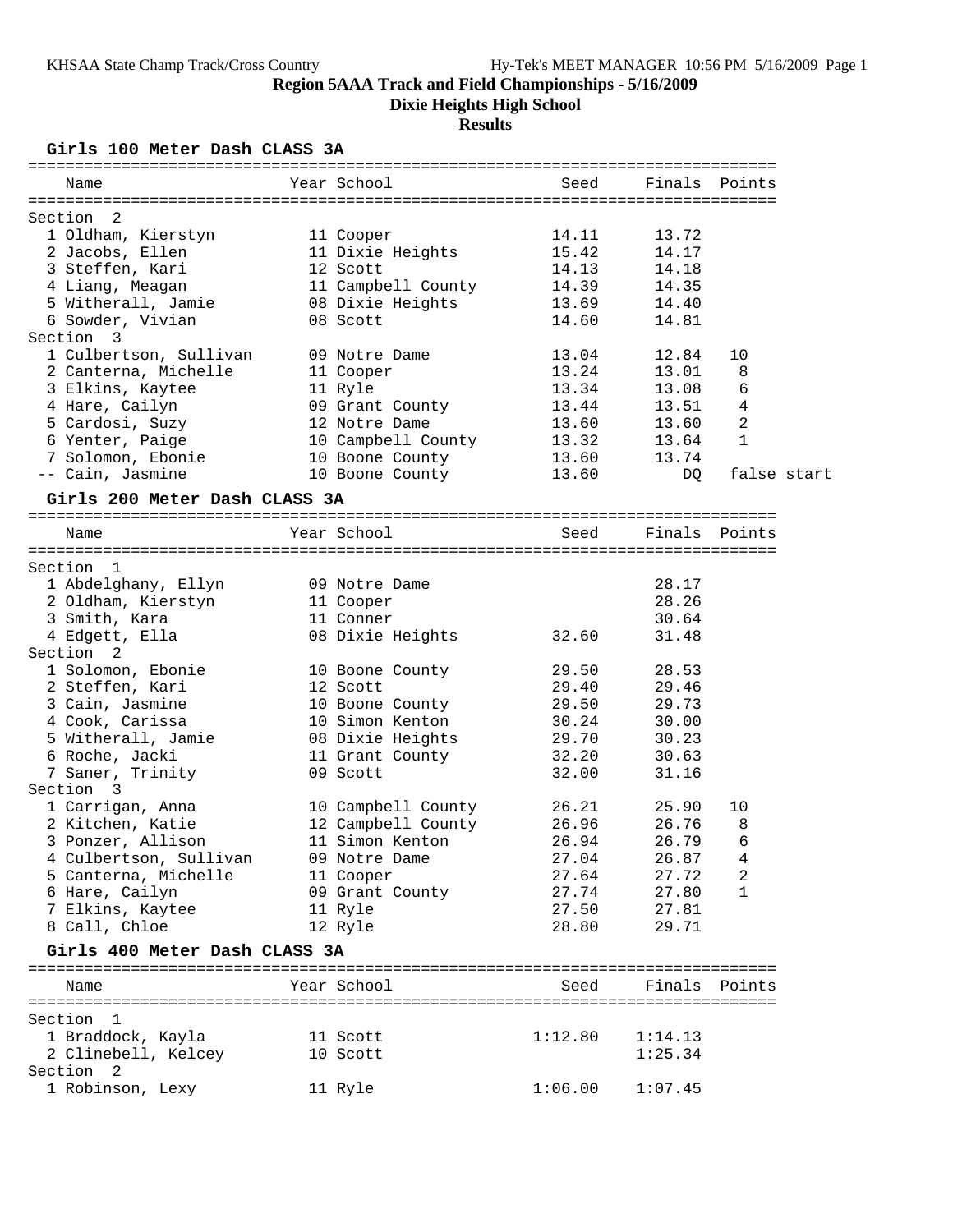**Dixie Heights High School**

## **Results**

| Girls 400 Meter Dash CLASS 3A |                    |         |               |                |
|-------------------------------|--------------------|---------|---------------|----------------|
| 2 Phillips, Nikki             | 10 Cooper          | 1:07.66 | 1:08.38       |                |
| 3 O'Shay, Sarah               | 12 Conner          | 1:07.48 | 1:09.10       |                |
| 4 Biddle, Brittany            | 11 Cooper          | 1:16.60 | 1:09.80       |                |
| 5 Smith, Kara                 | 11 Conner          | 1:10.98 | 1:11.51       |                |
| 6 Fields, Olivia              | 11 Boone County    | 1:08.50 | 1:11.88       |                |
| 7 Costoso, Ariana             | 10 Simon Kenton    | 1:10.60 | 1:13.33       |                |
| Section 3                     |                    |         |               |                |
| 1 Carrigan, Anna              | 10 Campbell County | 59.05   | 59.01         | 10             |
| 2 Kitchen, Katie              | 12 Campbell County | 1:01.96 | 1:01.13       | 8              |
| 3 Fleming, Julie              | 12 Notre Dame      | 1:02.70 | 1:01.94       | 6              |
| 4 Ochs, Anna                  | 08 Dixie Heights   | 1:01.90 | 1:03.80       | 4              |
| 5 Johnson, Meredith           | 10 Ryle            | 1:04.00 | 1:04.26       | 2              |
| 6 Walz, Carly                 | 11 Dixie Heights   | 1:05.20 | 1:05.58       | 1              |
| 7 Combs, Emily                | 10 Notre Dame      | 1:05.80 | 1:06.27       |                |
| 8 Cummins, Taylor             | 08 Grant County    | 1:05.28 | 1:06.61       |                |
|                               |                    |         |               |                |
| Girls 800 Meter Run CLASS 3A  |                    |         |               |                |
| Name                          | Year School        | Seed    | Finals Points |                |
|                               |                    |         |               |                |
| Section 1                     |                    |         |               |                |
| 1 Norman, Natalie             | 12 Grant County    | 2:19.21 | 2:19.36       | 10             |
| 2 Wehage, Lyndsay             | 11 Dixie Heights   | 2:24.60 | 2:23.23       | 8              |
| 3 Shelton, Heather            | 10 Notre Dame      | 2:26.70 | 2:28.28       | 6              |
| 4 Cook, Christina             | 07 Simon Kenton    | 2:26.20 | 2:29.29       | $\overline{4}$ |
| 5 Stephens, Katlyn            | 11 Ryle            | 2:29.00 | 2:29.92       | $\overline{a}$ |
| 6 Gregory, Kelsey             | 10 Cooper          | 2:27.90 | 2:30.10       | $\mathbf{1}$   |
| 7 Dreyer, Carolynn            | 10 Campbell County | 2:30.55 | 2:35.11       |                |
| 8 Grayson, Taylor             | 10 Boone County    | 2:32.30 | 2:35.74       |                |
| 9 Roaden, Faith               | 09 Campbell County | 2:36.60 | 2:36.88       |                |
| 10 Bramlage, Leah             | 09 Notre Dame      | 2:36.00 | 2:38.07       |                |
| 11 Tekulve, Ally              | 08 Dixie Heights   | 2:50.20 | 2:38.55       |                |
| 12 Stransky, Kaitlin          | 09 Conner          | 2:37.40 | 2:39.40       |                |
| 13 Braddock, Kayla            | 11 Scott           | 2:40.60 | 2:39.78       |                |
| 14 Patton, Dawn               | 07 Cooper          | 2:43.71 | 2:43.14       |                |
| 15 Cook, Madison              | 07 Conner          | 2:43.80 | 2:44.42       |                |
| 16 Holpp, Katie               | 11 Boone County    | 2:34.90 | 2:44.44       |                |
| 17 Sheehy, Erin               | 12 Ryle            | 2:47.00 | 2:46.75       |                |
| 18 Damico, Emily              | 09 Simon Kenton    | 2:49.20 | 2:52.29       |                |
| Girls 1600 Meter Run CLASS 3A |                    |         |               |                |
|                               |                    |         |               |                |
| Name                          | Year School        | Seed    | Finals        | Points         |
| 1 List, Mary                  | 10 Notre Dame      | 5:24.90 | 5:32.27       | 10             |
| 2 Gonzales, Gabby             | 10 Ryle            | 5:27.00 | 5:33.54       | 8              |
| 3 Robinson, Taylor            | 08 Campbell County | 5:31.17 | 5:37.13       | 6              |
| 4 Bluford, Erica              | 07 Dixie Heights   | 5:38.00 | 5:47.28       | $\overline{4}$ |
| 5 Hester, Mackenzie           | 07 Simon Kenton    | 5:47.83 | 5:54.14       | $\sqrt{2}$     |
| 6 Clinebell, Kelcey           | 10 Scott           | 5:35.00 | 5:55.68       | $\mathbf{1}$   |
| 7 Gonzales, Emily             | 08 Ryle            | 5:55.00 | 5:58.70       |                |
| 8 Brannen, Lizzy              | 09 Notre Dame      | 5:56.00 | 5:58.83       |                |
| 9 Volpenheim, Paige           | 08 Boone County    | 5:59.00 | 6:01.96       |                |
| 10 Sullenbarger, Laura        | 10 Conner          | 6:11.60 | 6:04.63       |                |
|                               |                    |         |               |                |

11 Cook, Madison 07 Conner 5:51.00 6:04.68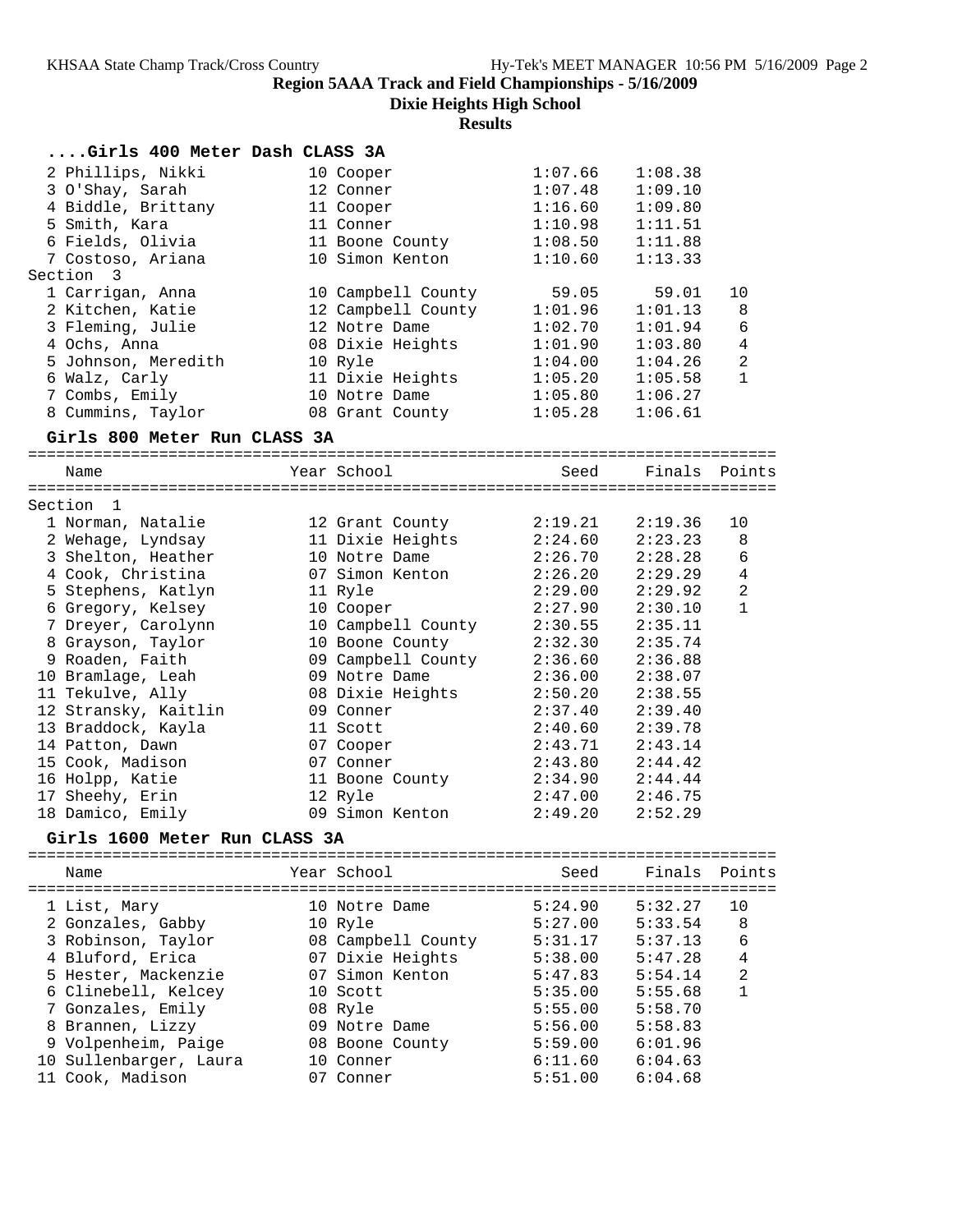**Dixie Heights High School**

| Girls 1600 Meter Run CLASS 3A          |                                                                                                                                                                                                                                     |                     |                |              |                      |
|----------------------------------------|-------------------------------------------------------------------------------------------------------------------------------------------------------------------------------------------------------------------------------------|---------------------|----------------|--------------|----------------------|
| 12 Schultz, MaKayla                    | 12 Campbell County 6:06.67                                                                                                                                                                                                          |                     | 6:07.35        |              |                      |
| 13 Brown, Caitlin                      | 09 Dixie Heights                                                                                                                                                                                                                    | $6:03.90$ $6:09.30$ |                |              |                      |
| 14 Blystone, Ashley                    | 10 Boone County 6:07.00 6:12.33                                                                                                                                                                                                     |                     |                |              |                      |
| 15 Brewer, Rebekah                     |                                                                                                                                                                                                                                     |                     | 6:53.02        |              |                      |
| 16 Landrum, Chelsea                    |                                                                                                                                                                                                                                     |                     | 6:55.14        |              |                      |
| 17 McLeod, Melissa                     | 10 Grant County 6:26.60<br>10 Simon Kenton 6:16.84<br>12 Grant County 6:59.77                                                                                                                                                       |                     | 8:12.23        |              |                      |
| Girls 3200 Meter Run CLASS 3A          |                                                                                                                                                                                                                                     |                     |                |              |                      |
|                                        |                                                                                                                                                                                                                                     |                     |                |              |                      |
| Name                                   | Year School                                                                                                                                                                                                                         | Seed                | Finals Points  |              |                      |
| 1 Gonzales, Gabby                      | 10 Ryle                                                                                                                                                                                                                             | 11:29.00            | 11:34.98       | 10           |                      |
|                                        | 2 Bluford, Erica <b>12:08.70</b> 07 Dixie Heights 12:08.70 12:09.53                                                                                                                                                                 |                     |                | 8            |                      |
|                                        | 3 Hutchison, Courtney 08 Dixie Heights                                                                                                                                                                                              | 12:36.00            | 12:22.70       | 6            |                      |
| 4 Gonzales, Emily 68 Ryle              |                                                                                                                                                                                                                                     | 12:47.00            | 12:38.62       | 4            |                      |
| 5 Good, Megan                          | 11 Notre Dame                                                                                                                                                                                                                       | 13:03.00            | 12:43.48       | 2            |                      |
| 6 Lanham, Emily                        | 11 Notre Dame                                                                                                                                                                                                                       | 12:39.00            | 13:02.28       | $\mathbf{1}$ |                      |
|                                        | 7 Volpenheim, Paige<br>8 Sullenbarger, Laura<br>9 Dumaine Jennie – Jennie – Jennie – Jennie – Jennie – Jennie – Jennie – Jennie – Jennie – Jennie – Jennie – J<br>10 Conner – Jennie – Jennie – Jennie – Jennie – Jennie – Jennie – | 13:50.00            | 13:07.96       |              |                      |
|                                        |                                                                                                                                                                                                                                     | 13:25.00            | 13:11.30       |              |                      |
| 9 Dumaine, Jennie                      | 12 Campbell County                                                                                                                                                                                                                  | 13:16.93            | 13:21.21       |              |                      |
| 10 Yocum, Morgan                       | 11 Simon Kenton                                                                                                                                                                                                                     | 13:30.00            | 13:31.41       |              |                      |
|                                        |                                                                                                                                                                                                                                     |                     | 13:34.00       |              |                      |
| 11 Blystone, Ashley<br>12 Knapp, Katie | 10 Boone County 14:00.00<br>07 Cooper                                                                                                                                                                                               | 13:56.20            | 13:34.16       |              |                      |
| 13 Mahoney, Jessica                    | 10 Conner                                                                                                                                                                                                                           | 14:21.53            | 14:05.53       |              |                      |
| -- Robinson, Taylor                    |                                                                                                                                                                                                                                     |                     |                |              |                      |
|                                        | 08 Campbell County                                                                                                                                                                                                                  | 12:14.66            | DO             |              | impeding another run |
| Girls 100 Meter Hurdles CLASS 3A       |                                                                                                                                                                                                                                     |                     |                |              |                      |
| Name                                   | Year School <b>Sand</b>                                                                                                                                                                                                             | Seed                | Finals Points  |              |                      |
|                                        |                                                                                                                                                                                                                                     |                     |                |              |                      |
|                                        |                                                                                                                                                                                                                                     |                     |                |              |                      |
| Section 2                              |                                                                                                                                                                                                                                     |                     |                |              |                      |
| 1 Moulton, Jill                        | 11 Boone County                                                                                                                                                                                                                     | 18.00               | 17.67          |              |                      |
| 2 Hall, Chelsea                        | 11 Grant County                                                                                                                                                                                                                     | 17.90               | 18.35          |              |                      |
| 2 Crowder, Brittany                    | 12 Ryle                                                                                                                                                                                                                             |                     | 18.35          |              |                      |
| 4 Frommeyer, Amy                       | 10 Notre Dame                                                                                                                                                                                                                       | 18.40               | 18.75          |              |                      |
| 5 Williamson, Sheila                   | 10 Scott                                                                                                                                                                                                                            | 19.12               | 18.81          |              |                      |
| 6 Sowder, Vivian                       | 08 Scott                                                                                                                                                                                                                            | 19.60               | 19.55          |              |                      |
| Section 3                              |                                                                                                                                                                                                                                     |                     |                |              |                      |
|                                        | 1 Russell, Krista 12 Simon Kenton                                                                                                                                                                                                   | 16.39               | 15.89          | 10           |                      |
| 2 Buhler, Sarah                        | 12 Ryle                                                                                                                                                                                                                             | 16.50               | 16.56          | 8            |                      |
| 3 McDaniels, Caitlyn                   | 12 Dixie Heights                                                                                                                                                                                                                    | 16.90               | 16.64          | 6            |                      |
| 4 Courtney, Chelsea                    | 12 Boone County                                                                                                                                                                                                                     | 17.60               | 16.94          | 4            |                      |
| 5 Heilman, Christina                   | 09 Campbell County                                                                                                                                                                                                                  | 16.74               | 17.06          | 2            |                      |
| 6 Berkley, Kennedy                     | 09 Campbell County                                                                                                                                                                                                                  | 17.54               | 17.18          | $\mathbf{1}$ |                      |
| 7 Edgett, McKenna                      | 11 Dixie Heights                                                                                                                                                                                                                    | 17.56               | 17.30          |              |                      |
| 8 Slusser, Kristina                    | 12 Simon Kenton                                                                                                                                                                                                                     | 17.67               | 17.74          |              |                      |
| Girls 300 Meter Hurdles CLASS 3A       |                                                                                                                                                                                                                                     |                     |                |              |                      |
| Name                                   | Year School                                                                                                                                                                                                                         | Seed                | Finals         | Points       |                      |
|                                        |                                                                                                                                                                                                                                     |                     |                |              |                      |
| Section 2                              |                                                                                                                                                                                                                                     |                     |                |              |                      |
| 1 Wetenkamp, Lauren                    | 11 Ryle                                                                                                                                                                                                                             | 52.30               | 53.28          |              |                      |
| 2 Jacobs, Ellen<br>3 Slusser, Kristina | 11 Dixie Heights<br>12 Simon Kenton                                                                                                                                                                                                 | 57.70<br>52.34      | 54.12<br>54.79 |              |                      |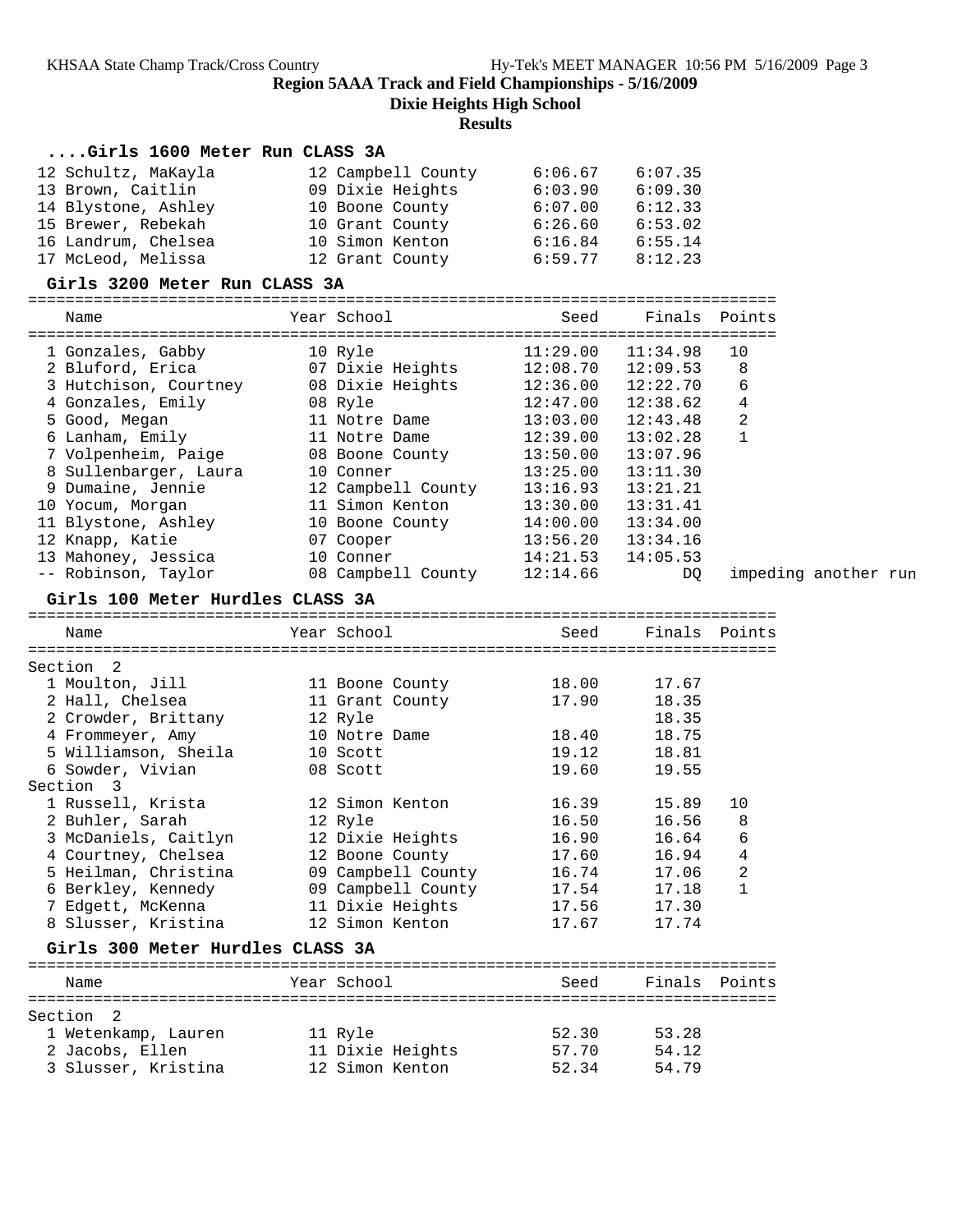**Dixie Heights High School**

| Girls 300 Meter Hurdles CLASS 3A |               |                    |                          |         |                |
|----------------------------------|---------------|--------------------|--------------------------|---------|----------------|
| 4 Hameidein, Lena                |               | 09 Boone County    | 55.70                    | 55.11   |                |
| 5 Terlep, Ellie                  | 10 Cooper     |                    | 58.56                    | 56.00   |                |
| 6 Hall, Chelsea                  |               | 11 Grant County    | 54.16                    | 56.51   |                |
| 7 Williamson, Sheila             | 10 Scott      |                    | 56.50                    | 59.51   |                |
| Section 3                        |               |                    |                          |         |                |
| 1 Heilman, Christina             |               | 09 Campbell County | 46.37                    | 46.24   | 10             |
| 2 Buhler, Sarah                  | 12 Ryle       |                    | 48.60                    | 48.91   | 8              |
| 3 Russell, Krista                |               | 12 Simon Kenton    | 49.64                    | 50.20   | 6              |
| 4 Edgett, McKenna                |               | 11 Dixie Heights   | 51.00                    | 50.83   | $\overline{4}$ |
| 5 Berkley, Kennedy               |               | 09 Campbell County | 50.84                    | 51.68   | 2              |
| 6 Koch, Melissa                  | 10 Notre Dame |                    | 49.74                    | 52.11   | 1              |
| 7 Funke, Alexis                  |               | 09 Boone County    | 50.70                    | 52.14   |                |
| 8 Delph, Kirsten                 | 12 Notre Dame |                    | 51.44                    | 52.99   |                |
| Girls 4x100 Meter Relay CLASS 3A |               |                    |                          |         |                |
|                                  |               |                    |                          |         |                |
| School                           |               |                    | Seed                     | Finals  | Points         |
| Section 1                        |               |                    |                          |         |                |
| 1 Conner                         |               |                    | 59.38                    | 1:01.49 |                |
| 1) Cleek, Lauren 09              |               | 2) Cook, Morgan 09 |                          |         |                |
| 3) Mahoney, Jessica 10           |               |                    | 4) Ross, Savannah 10     |         |                |
| 5) O'Shay, Sarah 12              |               | 6) Smith, Kara 11  |                          |         |                |
| 7) Hogan, Cierra 07              |               |                    | 8) Kelsar, Haley 09      |         |                |
| Section<br>2                     |               |                    |                          |         |                |
| 1 Simon Kenton                   |               |                    | 52.00                    | 52.11   | 10             |
| 1) Abel, Kelsey 11               |               |                    | 2) Cook, Christina 07    |         |                |
| 3) Ponzer, Allison 11            |               |                    | 4) Russell, Krista 12    |         |                |
| 5) Zapf, Katie 11                |               |                    | 6) Cook, Carissa 10      |         |                |
| 2 Notre Dame                     |               |                    | 52.70                    | 53.29   | 8              |
| 1) Culbertson, Sullivan 09       |               | 2) Bayer, Julia 12 |                          |         |                |
| 3) Cardosi, Suzy 12              |               |                    | 4) Abdelghany, Ellyn 09  |         |                |
| 5) Jefferson, Deja 09            |               |                    | 6) Fleming, Julie 12     |         |                |
| 7) Bramlage, Leah 09             |               | 8) Combs, Emily 10 |                          |         |                |
| 3 Dixie Heights                  |               |                    | 54.10                    | 53.74   | 6              |
| 1) Edgett, McKenna 11            |               |                    | 2) Jamison, Hillary 11   |         |                |
| 3) Walz, Carly 11                |               | 4) Ochs, Anna 08   |                          |         |                |
| 5) Eyckmans, Rachel 12           |               |                    | 6) Witherall, Jamie 08   |         |                |
| 7) Jacobs, Ellen 11              |               |                    | 8) McCafferty, Morgan 09 |         |                |
| 4 Campbell County                |               |                    | 52.22                    | 54.76   | 4              |
| 1) Yenter, Paige 10              |               |                    | 2) Liang, Meagan 11      |         |                |
| 3) Robinson, Donielle 10         |               | 4) Lauer, Amy 12   |                          |         |                |
| 5) Nehus, Lauren 12              |               |                    | 6) McGovern, Alysa 09    |         |                |
| 7) Schraer, Brianna 09           |               |                    | 8) Cavanaugh, Jenna 11   |         |                |
| 5 Cooper                         |               |                    | 54.01                    | 55.56   | 2              |
| 1) Kane, Carly 08                |               |                    | 2) Deaton, Brandy 10     |         |                |
| 3) Schmoll, Leighanne 11         |               |                    | 4) Oldham, Kierstyn 11   |         |                |
| 5) James, Taylor 12              |               |                    | 6) Biddle, Brittany 11   |         |                |
| 7) Michaels, Lindsay 08          |               | 8)                 |                          |         |                |
| 6 Scott                          |               |                    | 56.57                    | 55.72   | 1              |
| 1) Gibson, Leah 10               |               | 2) Bell, Katie 10  |                          |         |                |
| 3) Wainscott, Katie 10           |               |                    | 4) Steffen, Kari 12      |         |                |
| 5) Sowder, Vivian 08             |               |                    | 6) Donaldson, Marissa 10 |         |                |
| 7) Ross, Eva 09                  |               |                    | 8) Saner, Trinity 09     |         |                |
| 7 Ryle                           |               |                    | 53.20                    | 55.98   |                |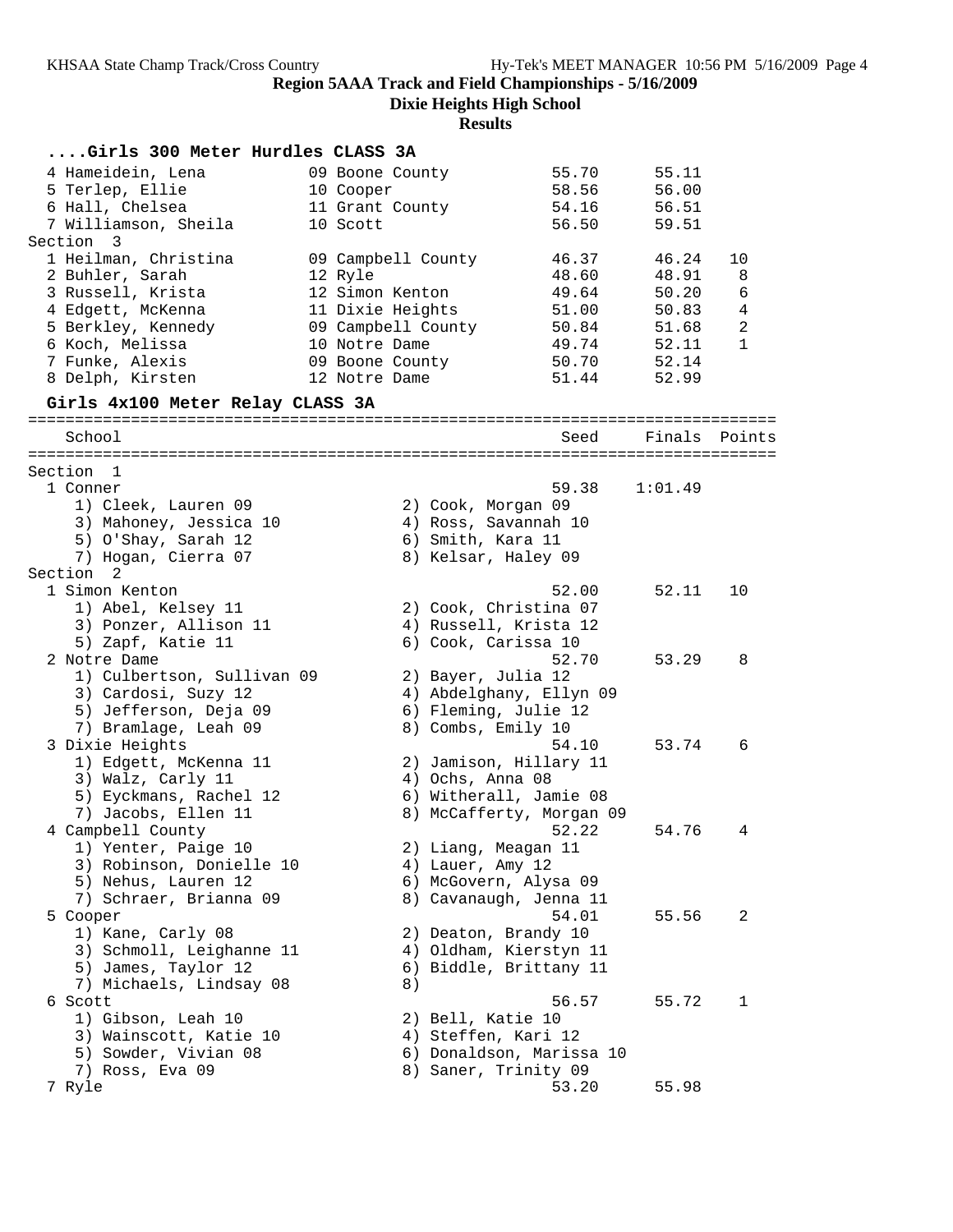**Dixie Heights High School**

#### **Results**

## **....Girls 4x100 Meter Relay CLASS 3A**

| 1) Crowder, Brittany 12 | 2) Pennington, Allie 07 |
|-------------------------|-------------------------|
| 3) Marcy, Jacqueline 12 | 4) Call, Chloe 12       |
| 5) Perry, Abby 09       | 6) Elkins, Kaytee 11    |
| 8 Boone County          | 56.00<br>54.70          |
| 1) Sellers, Cortney 11  | 2) Solomon, Ebonie 10   |
| 3) Courtney, Chelsea 12 | 4) Abdon, Erica 10      |
| 5) Robertson, Kayla 10  | 6) Moulton, Jill 11     |
| 7) Shrout, Stacie 10    | 8) Cain, Jasmine 10     |

### **Girls 4x200 Meter Relay CLASS 3A**

================================================================================ School Seed Finals Points ================================================================================ Section 1 1 Conner 2:07.90 2:11.26 1) Smith, Kara 11 2) Cook, Morgan 09 3) Thornberry, Alison 11  $\hskip10mm 4$ ) Ross, Savannah 10 5) O'Shay, Sarah 12 (6) Cleek, Lauren 09 7) Hogan, Cierra 07 8) Kelsar, Haley 09 -- Grant County 2:02.89 DQ lane violation 1) Simpson, Kim 12 2) Thomes, Emily 11 3) Colson, Riley 10 (4) Roche, Jacki 11 5) Wilson, Raven 08 6) Section 2<br>1 Campbell County 1 Campbell County 1:46.48 1:45.59 10 1) Yenter, Paige 10 2) Kitchen, Katie 12 3) Heilman, Christina 09  $\hskip1cm$  4) Carrigan, Anna 10 5) Lauer, Amy 12 6) Cavanaugh, Jenna 11 7) Berkley, Kennedy 09 8) Schultz, MaKayla 12 2 Ryle 1:50.50 1:49.78 8 1) Buhler, Sarah 12 2) Marcy, Jacqueline 12 3) Stephens, Katlyn 11 4) Elkins, Kaytee 11 5) Call, Chloe 12 6) Pennington, Allie 07 3 Simon Kenton 1:50.20 1:50.34 6 1) Cook, Christina 07 2) Ponzer, Allison 11 3) Russell, Krista 12 (4) Abel, Kelsey 11 5) Zapf, Katie 11 6) Cook, Carissa 10 4 Notre Dame 1:50.74 1:50.45 4 1) Culbertson, Sullivan 09 2) Combs, Emily 10 3) Abdelghany, Ellyn 09 4) Cardosi, Suzy 12 5) Bayer, Julia 12 (6) Fleming, Julie 12 7) Bramlage, Leah 09 8) Jefferson, Deja 09 5 Cooper 1:54.89 1:53.13 2 1) Canterna, Michelle 11 (2) Kane, Carly 08 3) Gregory, Kelsey 10 4) Schmoll, Leighanne 11 5) Hauck, Jordan 08 6) James, Taylor 12 7) Biddle, Brittany 11 8) Oldham, Kierstyn 11 6 Dixie Heights 1:52.00 1:53.63 1 1) Edgett, McKenna 11 2) Walz, Carly 11 3) Ochs, Anna 08 4) Jamison, Hillary 11 5) Eyckmans, Rachel 12 6) Heber, Erika 12 7) Witherall, Jamie 08 8) Edgett, Ella 08 7 Scott 1:58.47 1:59.34 1) Ross, Eva 09 2) Gibson, Leah 10 3) Steffen, Kari 12 4) Wainscott, Katie 10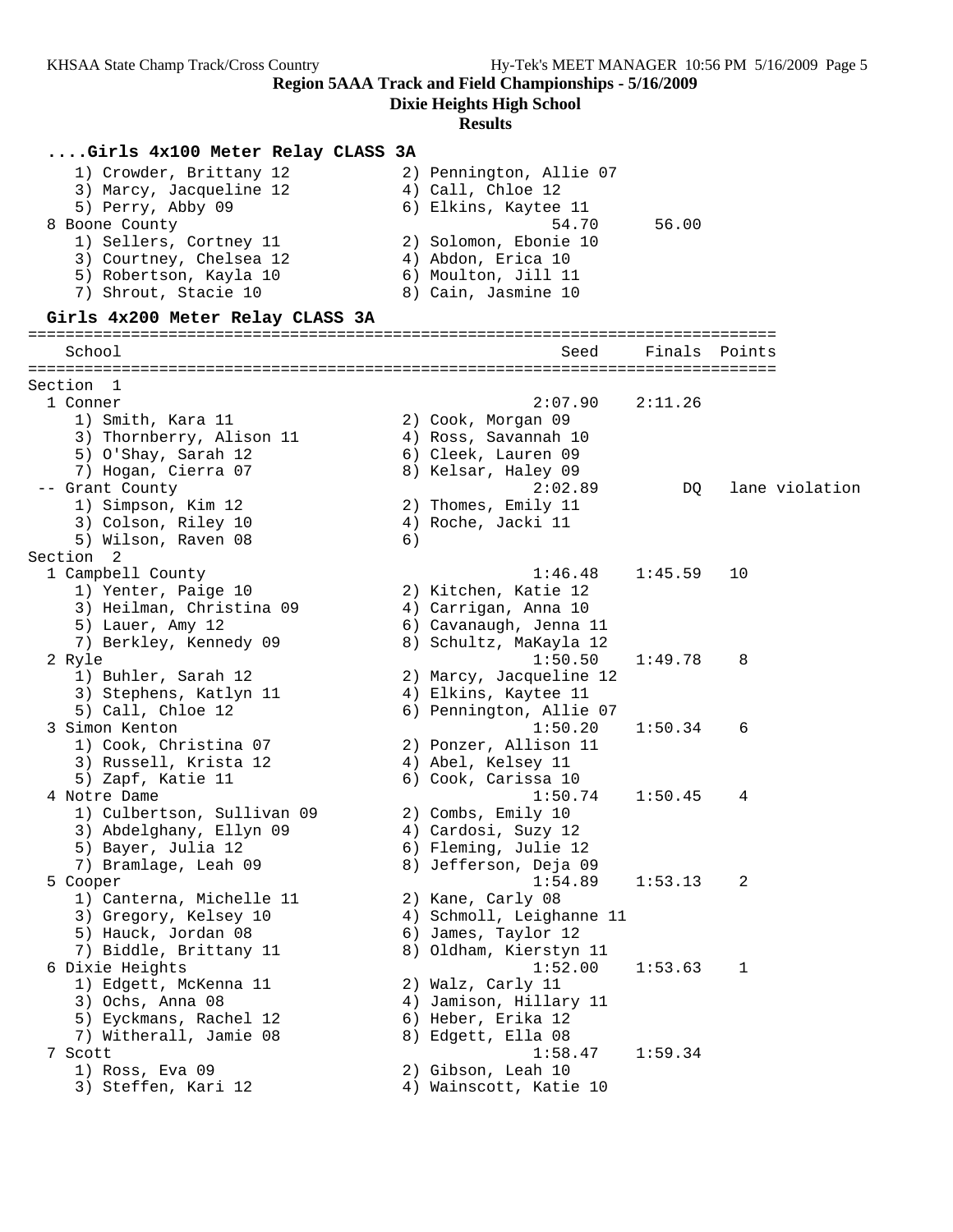**Dixie Heights High School**

#### **Results**

### **....Girls 4x200 Meter Relay CLASS 3A**

| 5) Sowder, Vivian 08     | 6) Bell, Katie 10     |  |
|--------------------------|-----------------------|--|
| 7) Donaldson, Marissa 10 | 8) Fredley, Jen 10    |  |
| 8 Boone County           | 1:59.98<br>1:55.60    |  |
| 1) Sellers, Cortney 11   | 2) Funke, Alexis 09   |  |
| 3) Robertson, Kayla 10   | 4) Abdon, Erica 10    |  |
| 5) Shrout, Stacie 10     | 6) Solomon, Ebonie 10 |  |
| 7) Courtney, Chelsea 12  | 8) Cain, Jasmine 10   |  |
|                          |                       |  |

#### **Girls 4x400 Meter Relay CLASS 3A**

================================================================================ School Seed Finals Points ================================================================================ 1 Campbell County 4:08.76 4:03.1h 10 1) Kitchen, Katie 12 2) Dreyer, Carolynn 10 3) Heilman, Christina 09  $\hskip1cm$  4) Carrigan, Anna 10 5) Robinson, Taylor 08 6) Roaden, Faith 09 7) Schultz, MaKayla 12 8) Nealy, Samantha 10 2 Notre Dame 4:10.24 4:09.2h 8 1) Fleming, Julie 12 2) Kennedy, Olivia 12 3) Bayer, Julia 12 4) Shelton, Heather 10 5) Combs, Emily 10 (6) Cardosi, Suzy 12 7) Schaffstein, Maria 11 8) Bramlage, Leah 09 3 Dixie Heights 4:15.50 4:12.5h 6 1) Ochs, Anna 08 2) Walz, Carly 11 3) Wehage, Lyndsay 11 4) Jamison, Hillary 11 5) Eyckmans, Rachel 12 6) Ruedebusch, Elizabeth 09 7) Hutchison, Courtney 08 8) Witherall, Micki 12 4 Ryle 4:16.00 4:13.9h 4 1) Johnson, Meredith 10 2) Stephens, Katlyn 11 3) Elkins, Kaytee 11 (4) Buhler, Sarah 12 5) Robinson, Lexy 11 6) Marchionda, Hayley 11 5 Grant County 4:21.00 4:20.4h 2 1) Norman, Natalie 12 and 2) Hare, Cailyn 09 3) Willoughby, Michelle 09 4) Cummins, Taylor 08 5) Simpson, Kim 12 6) Hall, Chelsea 11 7) Roche, Jacki 11 8) Wilson, Raven 08 6 Cooper 4:25.90 4:25.3h 1 1) Kane, Carly 08 2) Patton, Dawn 07 3) Phillips, Nikki 10 4) Gregory, Kelsey 10 5) Biddle, Brittany 11 6) Schmoll, Leighanne 11 7) Canterna, Michelle 11 8) Bowman, Kiera 09 7 Boone County 4:28.30 4:35.3h 1) Grayson, Taylor 10 2) Hameidein, Lena 09 3) Funke, Alexis 09 4) Sellers, Cortney 11 5) Fields, Olivia 11 (6) Holpp, Katie 11 7) Persons, Katie 09 8) Robertson, Kayla 10 8 Conner 4:41.00 4:48.7h 1) Cleek, Lauren 09 2) Smith, Kara 11 3) Stransky, Kaitlin 09 4) O'Shay, Sarah 12 5) Cook, Madison 07 (6) Hogan, Cierra 07 7) Bosse, Hannah 11 8) Sullenbarger, Laura 10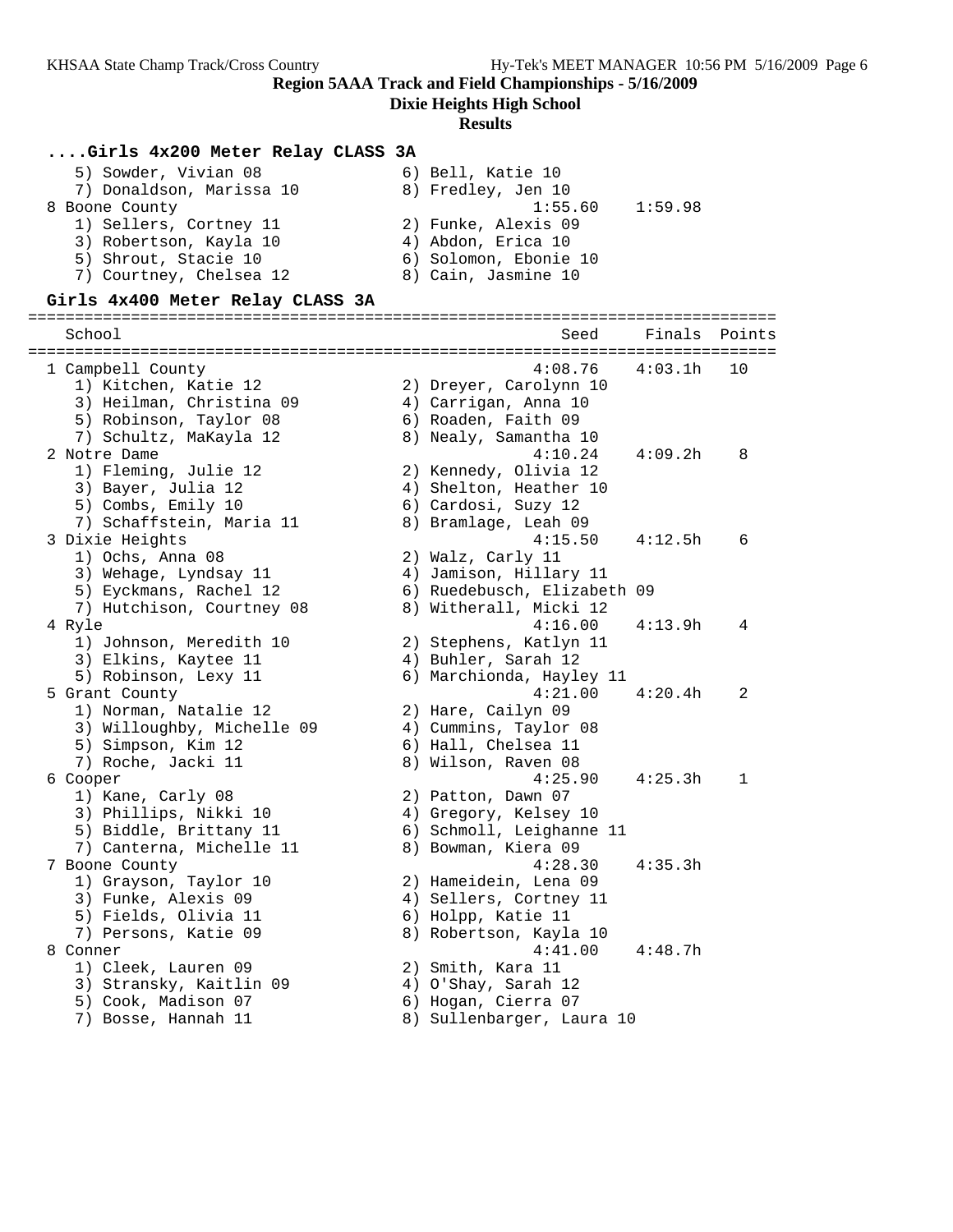**Dixie Heights High School**

## **Results**

### **Girls 4x800 Meter Relay CLASS 3A**

|                               |                             |             |                                         | Finals        |        |
|-------------------------------|-----------------------------|-------------|-----------------------------------------|---------------|--------|
| School                        |                             |             | Seed                                    |               | Points |
| Section<br>1                  |                             |             |                                         |               |        |
| 1 Notre Dame                  |                             |             | 9:53.20                                 | 10:08.2h      | 10     |
| 1) List, Mary 10              |                             |             | 2) Kennedy, Olivia 12                   |               |        |
| 3) Bayer, Julia 12            |                             |             | 4) Shelton, Heather 10                  |               |        |
| 5) Bramlage, Leah 09          |                             |             | 6) Fleming, Julie 12                    |               |        |
| 7) Stenger, Morgan 09         |                             |             | 8) Stewart, Madeline 09                 |               |        |
| 2 Campbell County             |                             |             | 10:09.35                                | 10:10.1h      | 8      |
| 1) Dreyer, Carolynn 10        |                             |             | 2) Roaden, Faith 09                     |               |        |
| 3) Dumaine, Jennie 12         |                             |             | 4) Robinson, Taylor 08                  |               |        |
| 5) Rauch, Megan 09            |                             |             | 6) Nealy, Samantha 10                   |               |        |
| 7) Schultz, MaKayla 12        |                             |             | 8) Holden, Jessica 09                   |               |        |
| 3 Dixie Heights               |                             |             | 10:13.69                                | 10:20.6h      | 6      |
| 1) Wehage, Lyndsay 11         |                             |             | 2) Hutchison, Courtney 08               |               |        |
|                               | 3) Ruedebusch, Elizabeth 09 |             | 4) Bluford, Erica 07                    |               |        |
| 5) Brown, Caitlin 09          |                             |             | 6) Tekulve, Ally 08                     |               |        |
|                               | 7) Centner, Elizabeth 10    |             | 8) Moore, Sarah 09                      |               |        |
| 4 Cooper                      |                             |             | 10:28.10                                | 10:26.8h      | 4      |
| 1) Gregory, Kelsey 10         |                             |             | 2) Biddle, Brittany 11                  |               |        |
| 3) Patton, Dawn 07            |                             |             | 4) Phillips, Nikki 10                   |               |        |
|                               | 5) Schmoll, Leighanne 11    |             | 6) Knapp, Katie 07<br>8) Reno, Kayla 07 |               |        |
| 7) Raney, Ashley 10<br>5 Ryle |                             |             | 10:25.00                                | 10:34.0h      | 2      |
| 1) Stephens, Katlyn 11        |                             |             | 2) Marchionda, Hayley 11                |               |        |
| 3) Robinson, Lexy 11          |                             |             | 4) Gonzales, Gabby 10                   |               |        |
| 5) Sheehy, Erin 12            |                             |             | 6) Gonzales, Emily 08                   |               |        |
| 6 Boone County                |                             |             | 10:28.50                                | 10:44.4h      | 1      |
| 1) Grayson, Taylor 10         |                             |             | 2) Funke, Alexis 09                     |               |        |
| 3) Holpp, Katie 11            |                             |             | 4) Robertson, Kayla 10                  |               |        |
| 5) Persons, Katie 09          |                             |             | 6) Volpenheim, Paige 08                 |               |        |
| 7) Fields, Olivia 11          |                             |             | 8) Blystone, Ashley 10                  |               |        |
| 7 Conner                      |                             |             | 10:48.00                                | 10:47.6h      |        |
| 1) Bosse, Hannah 11           |                             |             | 2) Sullenbarger, Laura 10               |               |        |
| 3) Cook, Madison 07           |                             |             | 4) Stransky, Kaitlin 09                 |               |        |
| 5) Cleek, Lauren 09           |                             |             | 6) Thornberry, Alison 11                |               |        |
| 7) Ross, Savannah 10          |                             |             | 8) Mahoney, Jessica 10                  |               |        |
| 8 Simon Kenton                |                             |             | 10:50.00                                | 11:01.6h      |        |
| 1) Cook, Christina 07         |                             |             | 2) Hester, Mackenzie 07                 |               |        |
| 3) Landrum, Chelsea 10        |                             |             | 4) Kannady, Nicole 10                   |               |        |
| 5) Damico, Emily 09           |                             |             | 6) Yocum, Morgan 11                     |               |        |
| 9 Grant County                |                             |             | 11:48.74                                | 12:08.8h      |        |
| 1) Roche, Jacki 11            |                             |             | 2) Simpson, Kim 12                      |               |        |
| 3) Young, Paige 07            |                             |             | 4) Brewer, Rebekah 10                   |               |        |
| Boys 100 Meter Dash CLASS 3A  |                             |             |                                         |               |        |
| Name                          |                             | Year School | Seed                                    | Finals Points |        |
| 1 Englemon, William           |                             | 12 Conner   |                                         | 11.82         |        |

2 Moates, Christain 09 Grant County 14.92 13.64

 1 Murray, Gus 12 Ryle 12.44 11.53 10 2 Hornback, Ryan 12 Campbell County 12.35 11.70 4 3 Lyon, Aaron 10 Campbell County 12.14 11.82

Section 2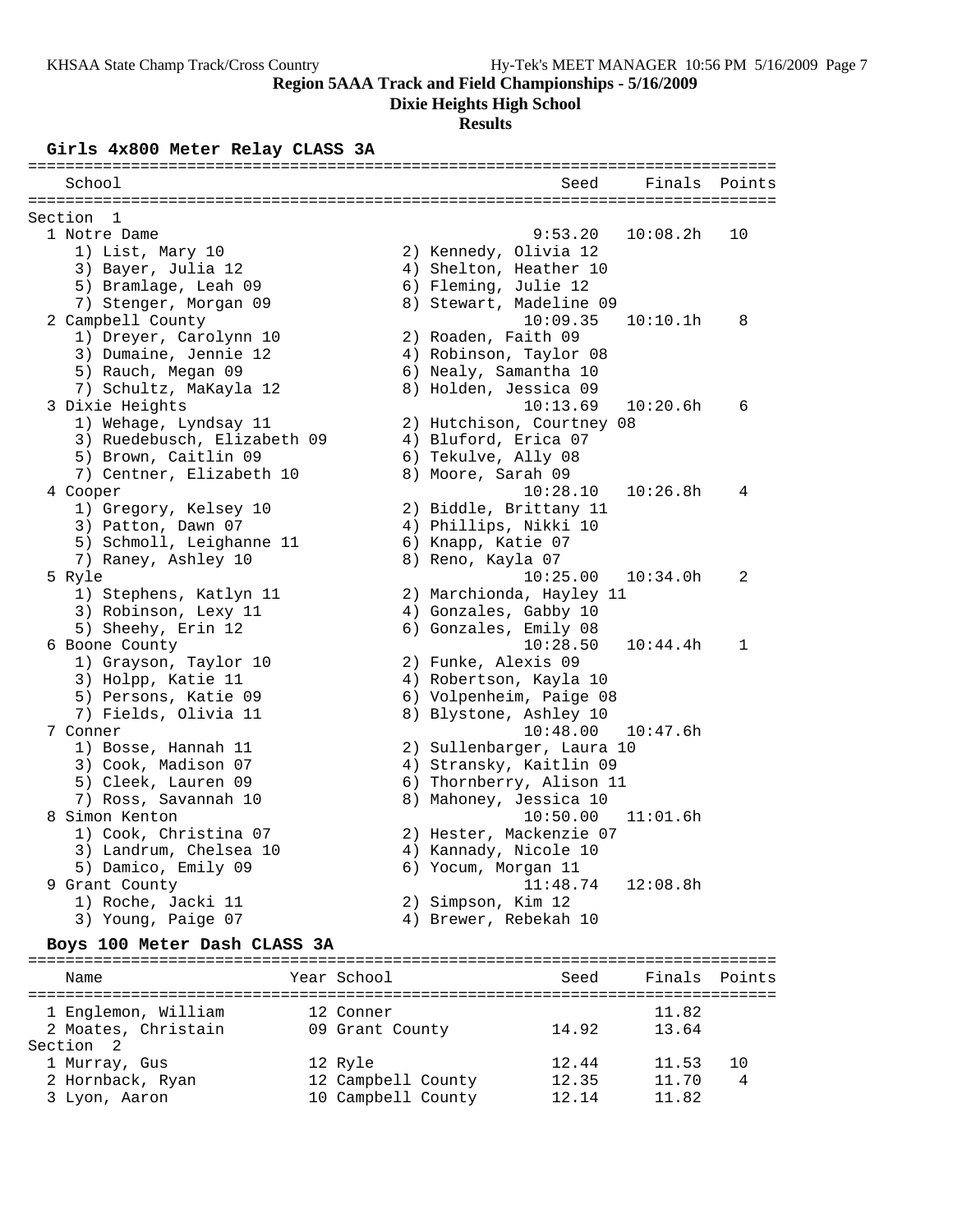**Dixie Heights High School**

| Boys 100 Meter Dash CLASS 3A |                    |       |               |                |
|------------------------------|--------------------|-------|---------------|----------------|
| 4 Reyes, Jacob               | 12 Scott           | 12.40 | 11.92         |                |
| 5 Walker, Jordan             | 09 Cooper          | 12.44 | 12.07         |                |
| 6 Kennedy, Blake             | 09 Conner          | 12.48 | 12.18         |                |
| 7 Kiefer, Tyler              | 11 Scott           | 13.07 | 12.96         |                |
| 8 Ryan, Chris                | 09 Grant County    | 14.00 | 14.47         |                |
| Section 3                    |                    |       |               |                |
| 1 Rutherford, Michael        | 12 Cooper          | 11.50 | 11.66         | 8              |
| 2 Lewis, Stephen             | 12 Boone County    | 11.84 | 11.67         | 6              |
| 3 Powell, Sage               | 10 Simon Kenton    | 11.40 | 11.73         | $\sqrt{2}$     |
| 4 Brock, Connor              | 12 Dixie Heights   | 11.46 | 11.79         | 1              |
| 5 Hocker, Kyle               | 11 Dixie Heights   | 11.94 | 11.89         |                |
| 6 Mounce, Tyler              | 12 Simon Kenton    | 11.90 | 11.97         |                |
| 7 Boggs, Luke                | 10 Ryle            | 11.66 | 11.99         |                |
| 8 Behne, Matt                | 11 Boone County    | 11.74 | 12.84         |                |
| Boys 200 Meter Dash CLASS 3A |                    |       |               |                |
| Name                         | Year School        | Seed  | Finals        | Points         |
|                              |                    |       |               |                |
| Section 2                    |                    |       |               |                |
| 1 Rahe, Cory                 | 12 Ryle            | 24.60 | 24.11         | 1.50           |
| 2 Kennedy, Blake             | 09 Conner          | 25.20 | 24.25         |                |
| 3 Smith, Devin               | 12 Grant County    | 24.48 | 24.47         |                |
| 4 West, Alex                 | 12 Campbell County | 25.81 | 25.21         |                |
| 5 Marksberry, Alex           | 10 Scott           | 26.20 | 27.33         |                |
| -- Huff, Cody                | 09 Conner          | 25.58 | DQ            |                |
| Section 3                    |                    |       |               |                |
| 1 Rutherford, Michael        | 12 Cooper          | 23.20 | 23.08         | 10             |
| 2 Powell, Sage               | 10 Simon Kenton    | 22.94 | 23.61         | 8 <sup>8</sup> |
| 3 Hocker, Kyle               | 11 Dixie Heights   | 24.14 | 24.03         | 6              |
| 4 Brown, Nik                 | 11 Simon Kenton    | 23.40 | 24.09         | $\overline{4}$ |
| 5 Brock, Connor              | 12 Dixie Heights   | 23.84 | 24.11         | 1.50           |
| 6 Love, Nathan               | 09 Cooper          | 24.00 | 24.15         |                |
| 7 Howard, Chandler           | 12 Campbell County | 24.45 | 24.40         |                |
| 8 Chisholm, Jason            | 12 Boone County    | 24.24 | 25.32         |                |
| Boys 400 Meter Dash CLASS 3A |                    |       |               |                |
| Name                         | Year School        | Seed  | Finals Points |                |
|                              |                    |       |               |                |
| Section 2                    |                    |       |               |                |
| 1 Rogers, Matthew            | 12 Conner          | 54.84 | 53.85         | 1              |
| 2 Threat, Zach               | 12 Boone County    | 55.94 | 54.45         |                |
| 3 Burgess, Josh              | 10 Boone County    | 54.94 | 54.50         |                |
| 4 Supe, Steven               | 11 Scott           | 56.01 | 55.67         |                |
| 5 Nutter, Jake               | 09 Ryle            | 55.50 | 56.23         |                |
| 6 Iles, Jake                 | 11 Conner          | 54.84 | 56.28         |                |
| 7 Mason, Zhock               | 10 Ryle            | 55.50 | 57.92         |                |
| 8 Fisk, Bain                 | 09 Simon Kenton    | 56.24 | 58.88         |                |
| Section 3                    |                    |       |               |                |
| 1 Scharold, Robbie           | 11 Campbell County | 50.87 | 50.64         | 10             |
| 2 Hutchinson, Mason          | 10 Cooper          | 52.74 | 51.47         | 8              |
| 3 Carter, Dalan              | 12 Dixie Heights   | 53.04 | 52.72         | 6              |
| 4 Rutherford, Michael        | 12 Cooper          | 52.40 | 52.91         | 4              |
| 5 Johnson, Austin            | 11 Campbell County | 52.69 | 53.33         | $\overline{2}$ |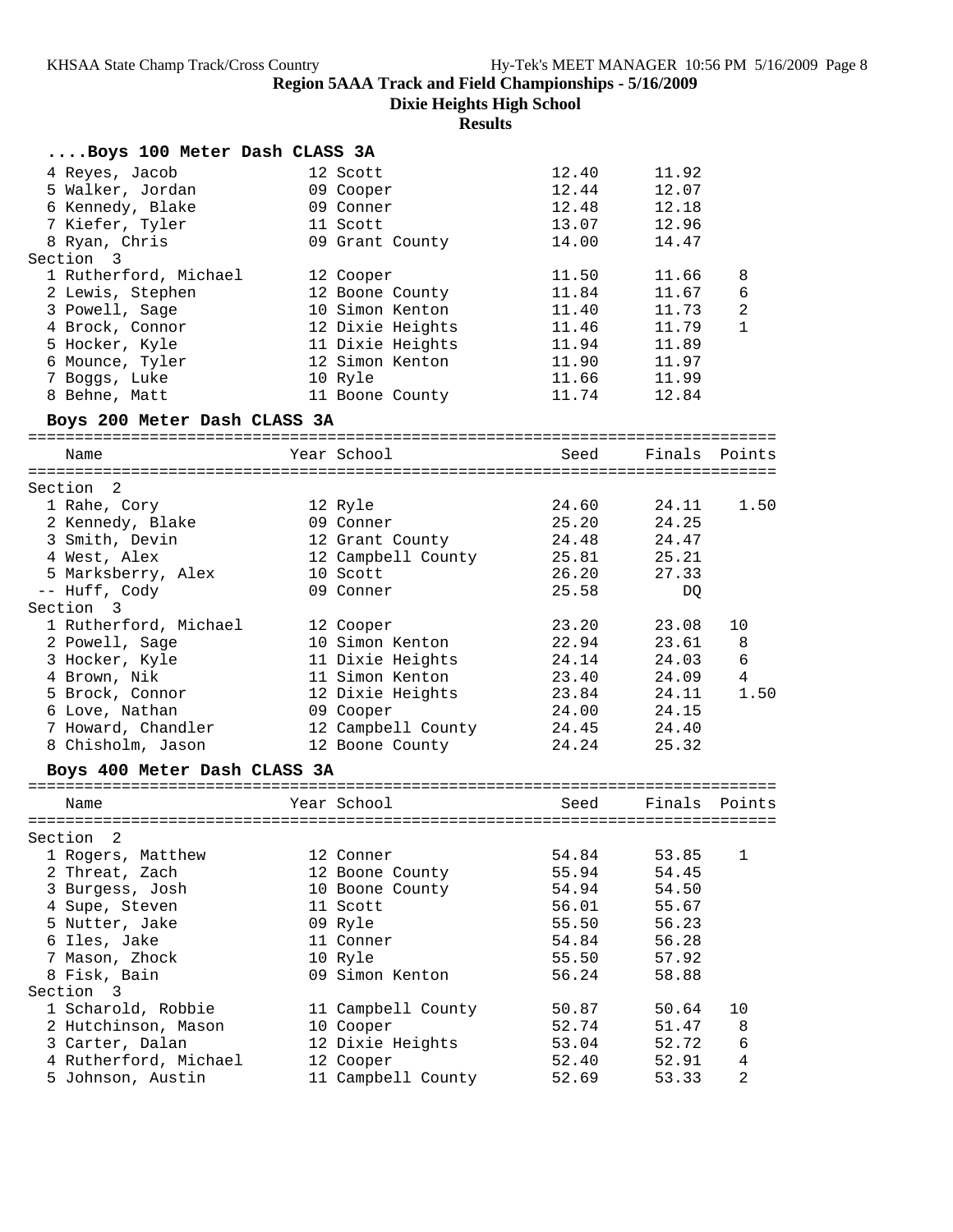**Dixie Heights High School**

| Boys 400 Meter Dash CLASS 3A          |                                           |                      |                      |                |
|---------------------------------------|-------------------------------------------|----------------------|----------------------|----------------|
| 6 Mckinney, Nathan                    | 11 Dixie Heights                          | 53.74                | 54.43                |                |
| 7 Mounce, Tyler                       | 12 Simon Kenton                           | 54.20                | 55.93                |                |
| 8 Smith, Devin                        | 12 Grant County                           | 53.97                | 56.54                |                |
| Boys 800 Meter Run CLASS 3A           |                                           |                      |                      |                |
| Name                                  | Year School                               | Seed                 | Finals Points        |                |
|                                       |                                           |                      |                      |                |
| Section 1                             |                                           |                      |                      |                |
| 1 Scharold, Robbie                    | 11 Campbell County                        | 1:57.22              | 1:59.13              | 10             |
| 2 Smith, Ryan                         | 11 Dixie Heights                          | 2:04.54              | 2:02.88              | 8              |
| 3 Palladino, Chris                    | 11 Simon Kenton                           | 2:02.34              | 2:02.93              | 6              |
| 4 Covington, Jeffrey                  | 12 Grant County                           | 2:04.65              | 2:04.88              | $\overline{4}$ |
| 5 Jarvis, Trevor                      | 11 Conner                                 | 2:02.30              | 2:05.16              | $\overline{a}$ |
| 6 Kinross, Gary                       | 12 Cooper                                 | 2:04.30              | 2:06.39              | $\mathbf{1}$   |
| 7 Forman, Sam                         | 12 Ryle                                   | 2:07.24              | 2:08.46              |                |
| 8 Crusham, Jonathan                   | 11 Conner                                 | 2:08.30              | 2:09.31              |                |
| 9 Hutchins, Kody                      | 11 Simon Kenton                           | 2:09.44              | 2:10.45              |                |
| 10 Vanlierop, Ian                     | 12 Scott                                  | 2:08.24              | 2:10.68              |                |
| 11 Shew, Derek                        | 11 Boone County                           | 2:13.04              | 2:10.98              |                |
| 12 Centner, Matt                      | 12 Dixie Heights                          | 2:07.34              | 2:11.39              |                |
| 13 Persons, Kyle                      | 12 Boone County                           |                      | $2:09.24$ $2:12.08$  |                |
| 14 Schultz, Michael                   | 10 Grant County                           | 2:10.10              | 2:14.68              |                |
| 15 Hanrahan, Keegan                   | 7 Scott                                   | 2:28.98              | 2:21.26              |                |
| Boys 1600 Meter Run CLASS 3A          |                                           |                      |                      |                |
|                                       |                                           |                      |                      |                |
| Name                                  | Year School                               | Seed                 | Finals Points        |                |
|                                       |                                           |                      |                      | 10             |
| 1 Scharold, Robbie<br>2 Brendel, Joey | 11 Campbell County $4:24.87$<br>11 Conner | 4:36.00              | 4:31.88<br>4:32.39   | 8              |
| 3 Hutchins, Kody                      | 11 Simon Kenton                           | 4:49.00              | 4:39.57              | 6              |
| 4 Smith, Ryan                         | 11 Dixie Heights                          | 4:38.14              | 4:39.83              | $\overline{4}$ |
| 5 Covington, Jeffrey                  | 12 Grant County                           | 4:36.90              | 4:40.82              | 2              |
| 6 Ostertag, Nick                      | 10 Conner                                 | 4:55.90              | 4:53.42              | $\mathbf{1}$   |
| 7 Pierce, Brett                       | 10 Scott                                  | 4:49.83              | 4:53.97              |                |
| 8 Blank, Andrew                       | 10 Cooper                                 | 4:56.11              | 5:00.92              |                |
|                                       | 12 Dixie Heights                          | 5:01.24              | 5:01.68              |                |
| 9 Sturgeon, Kyle<br>10 Beneker, Chad  |                                           |                      |                      |                |
| 11 Aoki, Tetsu                        | 10 Boone County                           | 4:57.80<br>5:19.00   | 5:01.85              |                |
|                                       | 11 Ryle                                   |                      | 5:05.92              |                |
| 12 Lincoln, Tyler                     | 11 Simon Kenton                           | 5:05.00              | 5:07.11              |                |
| 13 Brandel, Jake                      | 09 Cooper                                 | 5:13.11              | 5:14.13              |                |
| 14 Pair, Stephen                      | 10 Boone County                           | 5:12.24              | 5:23.05<br>5:37.14   |                |
| 15 Jackson, Dylan                     | 10 Grant County                           | 5:22.80              |                      |                |
| Boys 3200 Meter Run CLASS 3A          |                                           |                      |                      |                |
| Name                                  | Year School                               | Seed                 | Finals               | Points         |
|                                       |                                           |                      |                      |                |
| 1 Askin, Blake                        | 12 Scott                                  | 10:05.25             | 10:00.72             | 10             |
| 2 Bankemper, Tony                     | 12 Campbell County                        | 10:29.52             | 10:09.93             | 8              |
| 3 Vandermosten, Sean                  | 11 Conner                                 | 9:54.20              | 10:15.57             | 6              |
| 4 Huff, Trey                          | 12 Conner                                 | 10:23.50             | 10:25.36             | 4              |
|                                       |                                           |                      |                      |                |
| 5 Cummins, Jordan<br>6 King, Sam      | 10 Grant County<br>12 Dixie Heights       | 10:39.74<br>10:37.58 | 10:27.31<br>10:34.33 | 2<br>1         |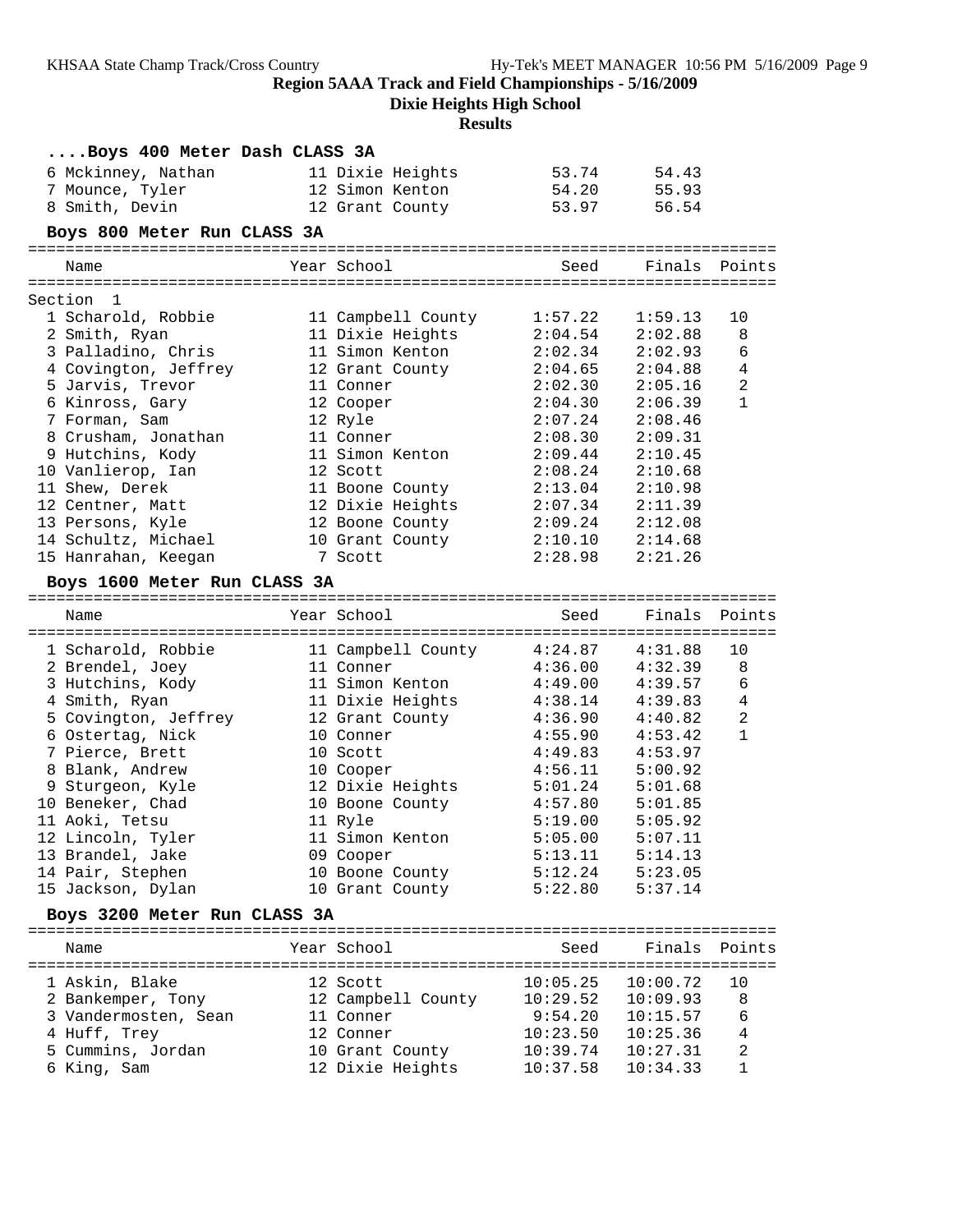**Dixie Heights High School**

| Boys 3200 Meter Run CLASS 3A              |                                       |                |                |                |
|-------------------------------------------|---------------------------------------|----------------|----------------|----------------|
| 7 Pierce, Brett                           | 10 Scott                              | 10:34.96       | 10:35.23       |                |
| 8 Menkhaus, Michael                       | 09 Dixie Heights                      | 10:33.84       | 10:44.92       |                |
| 9 Tursic, Andrew                          | 10 Ryle                               | 10:39.00       | 10:48.72       |                |
| 10 Blank, Andrew                          | 10 Cooper                             | 10:47.50       | 10:50.99       |                |
| 11 Jones, Casey                           | 10 Simon Kenton                       | 10:59.20       | 10:57.44       |                |
| 12 Rawe, Ben                              | 10 Campbell County                    | 11:10.84       | 11:06.81       |                |
| 13 Bloom, Alex                            | 10 Ryle                               | 11:06.00       | 11:11.91       |                |
| 14 Pair, Stephen                          | 10 Boone County                       | 11:13.24       | 11:20.48       |                |
| Boys 110 Meter Hurdles CLASS 3A           |                                       |                |                |                |
| Name                                      | Year School                           | Seed           | Finals         | Points         |
|                                           |                                       |                |                |                |
| 1 Sutthoff, Jonathan                      | 10 Cooper                             | 18.60          | 19.67          |                |
| Section 2                                 |                                       |                |                |                |
| 1 Huntley, Jeff                           | 10 Ryle                               | 15.79          | 15.51          | 10             |
| 2 Spalding, Cory                          | 12 Boone County                       | 15.24          | 15.55          | 8              |
| 3 Carroll, Nick                           | 11 Simon Kenton                       | 16.10          | 16.28          | 6              |
| 4 Pederson, Erik                          | 11 Ryle                               | 17.54          | 16.46          | 4<br>2         |
| 5 Watson, Matt<br>6 Schneider, Caleb      | 12 Campbell County                    | 17.44<br>17.44 | 16.72<br>17.12 | $\mathbf{1}$   |
| 7 Doyle, Caden                            | 12 Campbell County<br>10 Boone County | 16.90          | 17.55          |                |
| 8 Herald, Cody                            | 10 Simon Kenton                       | 17.34          | 17.73          |                |
|                                           |                                       |                |                |                |
| Boys 300 Meter Hurdles CLASS 3A           |                                       |                |                |                |
| Name                                      | Year School                           | Seed           |                | Finals Points  |
|                                           |                                       |                |                |                |
|                                           |                                       |                |                |                |
| Section 1                                 |                                       |                |                |                |
| 1 Porembski, Mark                         | 12 Conner                             | 47.44          | 47.11          |                |
| 2 Herald, Cody                            | 10 Simon Kenton                       | 46.50          | 49.26          |                |
| 3 Sutthoff, Jonathan                      | 10 Cooper                             | 46.40<br>50.14 | 49.92          |                |
| 4 Schuchter, Kyle<br>Section<br>2         | 10 Dixie Heights                      |                | 51.27          |                |
| 1 Pederson, Erik                          | 11 Ryle                               | 42.34          | 43.21          | 10             |
| 2 Doyle, Caden                            | 10 Boone County                       | 42.24          | 43.45          | 8              |
| 3 Schneider, Caleb                        | 12 Campbell County                    | 44.11          | 44.14          | 6              |
| 4 Carroll, Nick                           | 11 Simon Kenton                       | 42.40          | 44.44          | $\overline{4}$ |
| 5 Huntley, Jeff                           | 10 Ryle                               | 43.24          | 44.72          | $\sqrt{2}$     |
| 6 Spalding, Cory                          | 12 Boone County                       | 42.74          | 44.87          | $\mathbf{1}$   |
| 7 Watson, Matt                            | 12 Campbell County                    | 44.45          | 45.57          |                |
| 8 Stevens, Stewart                        | 12 Scott                              | 44.27          | 45.88          |                |
| Boys 4x100 Meter Relay CLASS 3A           |                                       |                |                |                |
|                                           |                                       |                |                |                |
| School                                    |                                       | Seed           | Finals         | Points         |
| 1 Simon Kenton                            |                                       | 45.24          | 45.16          | 10             |
|                                           |                                       |                |                |                |
| 1) Powell, Sage 10                        | 2) Mounce, Tyler 12                   |                |                |                |
| 3) Carroll, Nick 11<br>5) Travis, Sean 11 | 4) Brown, Nik 11<br>6) Jones, Luke 11 |                |                |                |
| 7) Fisk, Bain 09                          | 8)                                    |                |                |                |
| 2 Dixie Heights                           |                                       | 44.94          | 45.17          | 8              |
| 1) Brock, Connor 12                       | 2) Krajewski, Tim 12                  |                |                |                |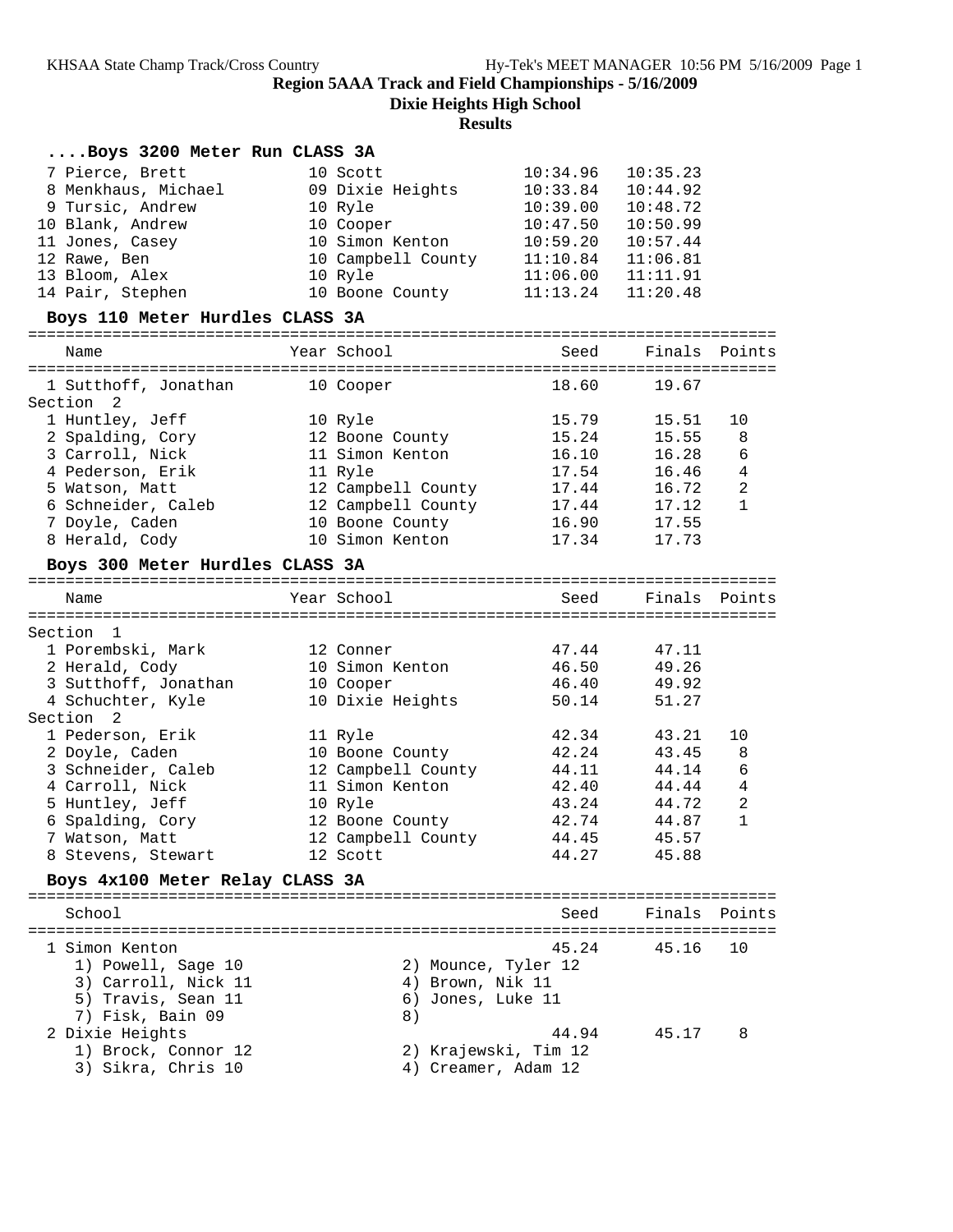### **Dixie Heights High School**

### **Results**

### **....Boys 4x100 Meter Relay CLASS 3A**

| 5) Carter, Dalan 12             | 6) Hocker, Kyle 11        |               |              |
|---------------------------------|---------------------------|---------------|--------------|
| 7) Mckinney, Nathan 11          | 8) Wheeler, Michael 10    |               |              |
| 3 Ryle                          | 45.14                     | 45.38         | 6            |
| 1) Boggs, Luke 10               | 2) Lamping, Josh 12       |               |              |
| 3) Murray, Gus 12               | 4) Rahe, Cory 12          |               |              |
| 5) Ferquson, Cody 12            | 6) Huntley, Jeff 10       |               |              |
| 7) Eubank, Kiefer 11            | 8) Mullens, Deion 10      |               |              |
| 4 Boone County                  | 45.74                     | 45.49         | 4            |
| 1) Quainoo, Charles 11          | 2) Spalding, Cory 12      |               |              |
| 3) Chisholm, Jason 12           | 4) Lewis, Stephen 12      |               |              |
| 5) McGarr, John 11              | 6) Arey, Ryan 10          |               |              |
| 7) Smith, Tanner 10             | 8) Behne, Matt 11         |               |              |
| 5 Campbell County               | 45.88                     | 46.22         | 2            |
| 1) Johnson, Austin 11           | 2) Hornback, Ryan 12      |               |              |
| 3) Kuper, Mike 12               | 4) Neyman, CJ 11          |               |              |
| 5) Howard, Chandler 12          | 6) Lyon, Aaron 10         |               |              |
| 7) Hornsby, Ted 12              | 8) Porter, Chris 12       |               |              |
| 6 Cooper                        | 46.40                     | 47.36         | $\mathbf{1}$ |
| 1) Walker, Jordan 09            | 2) Kippler, Jon 11        |               |              |
| 3) Love, Nathan 09              | 4) Branch, AJ 09          |               |              |
| 5) Kinross, Gary 12             | 6) Rutherford, Michael 12 |               |              |
| 7) Hutchinson, Mason 10         | 8) Sutthoff, Jonathan 10  |               |              |
| 7 Conner                        | 49.04                     | 49.16         |              |
| 1) Iles, Jake 11                | 2) Kennedy, Blake 09      |               |              |
| 3) Huff, Cody 09                | 4) Walton, Ethan 11       |               |              |
| 5) Burns, Carter 09             | 6) Englemon, William 12   |               |              |
| 7) Crews, Chris 09              | 8) McKeehan, Jesse 07     |               |              |
| 8 Scott                         | 49.13                     | 49.48         |              |
| 1) Reyes, Jacob 12              | 2) Marksberry, Alex 10    |               |              |
| 3) Kiefer, Tyler 11             | 4) Sowder, Ryan 9         |               |              |
| 5) Kees, Madison 12             | 6) Yeager, Cliff 9        |               |              |
| Boys 4x200 Meter Relay CLASS 3A |                           |               |              |
|                                 | =========                 |               |              |
| School                          | Seed                      | Finals Points |              |

 School Seed Finals Points ================================================================================ 1 Dixie Heights 1:34.84 1:34.75 10 1) Carter, Dalan 12 2) Hocker, Kyle 11 3) Mckinney, Nathan 11  $\qquad \qquad$  4) Sikra, Chris 10 5) Dougherty, Ryan 11  $\qquad \qquad$  6) Krajewski, Tim 12 7) Brock, Connor 12 and 8) Creamer, Adam 12 2 Cooper 1:34.80 1:34.85 8 1) Love, Nathan 09 2) Kippler, Jon 11 3) Rutherford, Michael 12 4) Hutchinson, Mason 10 5) Kinross, Gary 12 (6) Walker, Jordan 09 7) Branch, AJ 09 8) Sutthoff, Jonathan 10 3 Ryle 1:34.73 1:34.98 6 1) Murray, Gus 12 2) Boggs, Luke 10 3) Eubank, Kiefer 11  $\hskip1cm$  4) Rahe, Cory 12 5) Lamping, Josh 12 (6) Bixler, Trevor 12 7) Nutter, Jake 09 8) Culbertson, Caleb 10 4 Campbell County 1:35.17 1:35.88 4 1) Johnson, Austin 11 2) Hornback, Ryan 12 3) Howard, Chandler 12 (4) Neyman, CJ 11 5) Kuper, Mike 12 (6) West, Alex 12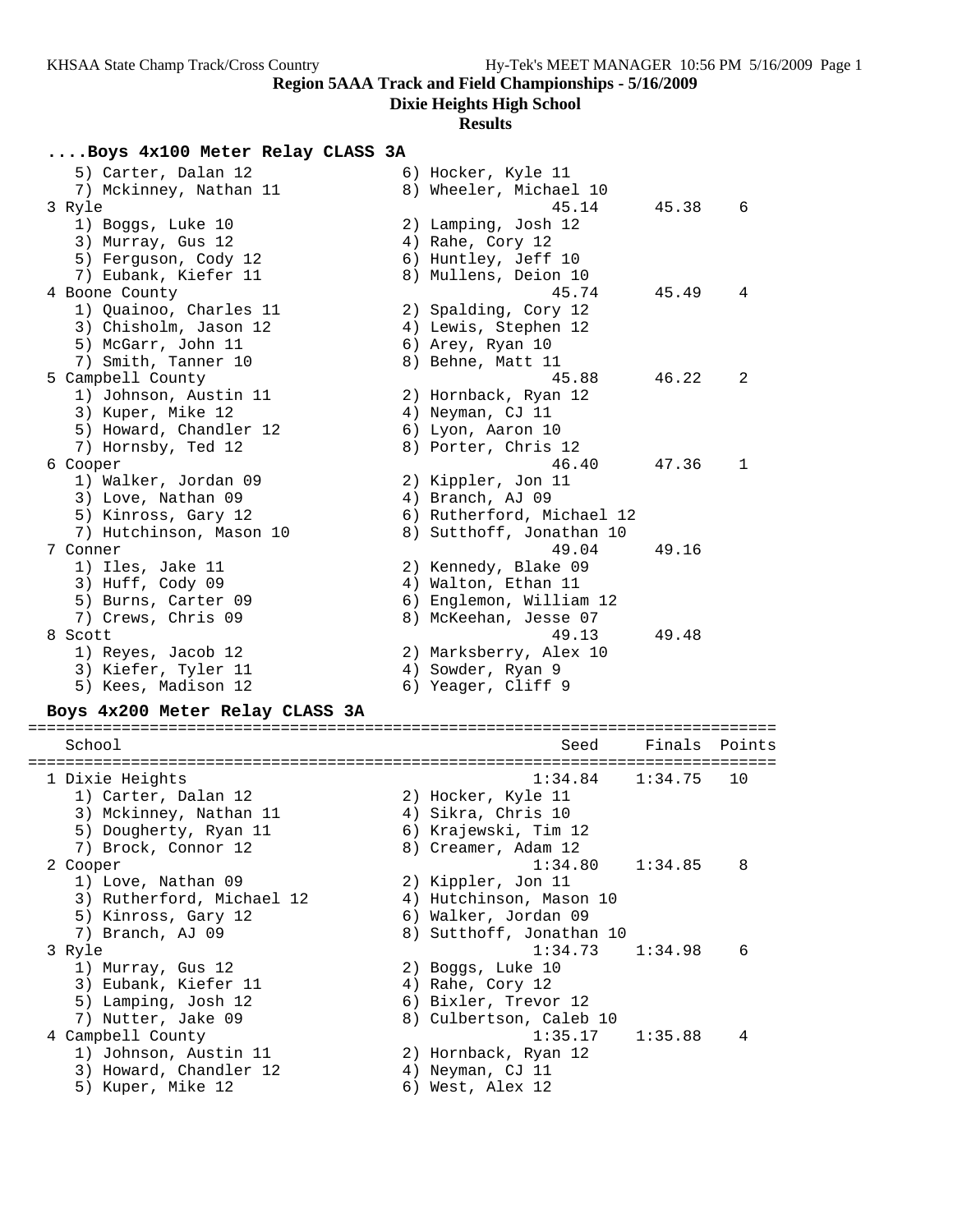**Dixie Heights High School**

# **Results**

# **....Boys 4x200 Meter Relay CLASS 3A**

| 7) Lyon, Aaron 10<br>5 Conner            |    | 8) Porter, Chris 12<br>1:35.24                    | 1:39.72 | 2              |
|------------------------------------------|----|---------------------------------------------------|---------|----------------|
| 1) Iles, Jake 11                         |    | 2) Gulla, Frank 12                                |         |                |
| 3) Englemon, William 12                  |    | 4) Crews, Chris 09                                |         |                |
| 5) Rogers, Matthew 12                    |    | 6) Kennedy, Blake 09                              |         |                |
| 7) Huff, Cody 09                         |    | 8) Walton, Ethan 11                               |         |                |
| 6 Scott                                  |    | 1:52.24                                           | 1:41.61 | 1              |
| 1) Sowder, Ryan 9                        |    | 2) Supe, Steven 11                                |         |                |
| 3) Reyes, Jacob 12                       |    | 4) Marksberry, Alex 10                            |         |                |
| 5) Kees, Madison 12                      |    | 6) Kiefer, Tyler 11                               |         |                |
| 7 Simon Kenton                           |    | 1:43.70                                           | 1:43.90 |                |
| 1) Jones, Luke 11                        |    | 2) Pence, Sheldon 10                              |         |                |
| 3) Winkler, Ryan 10                      |    | 4) Webb, Ray 09                                   |         |                |
| 5) Reilly, Matt 10<br>7) Travis, Sean 11 | 8) | 6) Fisk, Bain 09                                  |         |                |
| -- Boone County                          |    | 1:35.34                                           | DQ      | zone violation |
| 1) Burgess, Josh 10                      |    | 2) Chisholm, Jason 12                             |         |                |
| 3) Threat, Zach 12                       |    | 4) Lewis, Stephen 12                              |         |                |
| 5) McGarr, John 11                       |    | 6) Behne, Matt 11                                 |         |                |
| 7) Arey, Ryan 10                         |    | 8) Smith, Tanner 10                               |         |                |
| Boys 4x400 Meter Relay CLASS 3A          |    |                                                   |         |                |
|                                          |    |                                                   |         |                |
| School                                   |    | Seed                                              | Finals  | Points         |
| Section 1                                |    |                                                   |         |                |
| 1 Scott                                  |    | 3:54.10                                           | 3:49.15 |                |
| 1) Supe, Steven 11                       |    | 2) Stevens, Stewart 12                            |         |                |
| 3) Sowder, Ryan 9                        |    | 4) Vanlierop, Ian 12                              |         |                |
| 5) Yeager, Cliff 9                       |    | 6) Ross, Kevin 12                                 |         |                |
| 7) Gavrilovich, Alex 9                   | 8) |                                                   |         |                |
| Section 2                                |    |                                                   |         |                |
| 1 Cooper                                 |    | 3:32.70                                           | 3:29.66 | 10             |
| 1) Kinross, Gary 12                      |    | 2) Kippler, Jon 11                                |         |                |
| 3) Rutherford, Michael 12                |    | 4) Hutchinson, Mason 10                           |         |                |
| 5) Love, Nathan 09                       |    | 6) Sutthoff, Jonathan 10<br>8) Blevins, Joseph 09 |         |                |
| 7) Branch, AJ 09<br>2 Dixie Heights      |    | 3:31.84                                           | 3:29.75 | 8              |
| 1) Carter, Dalan 12                      |    | 2) Creamer, Adam 12                               |         |                |
| 3) Krajewski, Tim 12                     |    | 4) Mckinney, Nathan 11                            |         |                |
| 5) Dougherty, Ryan 11                    |    | 6) Hocker, Kyle 11                                |         |                |
| 7) Brock, Connor 12                      |    | 8) Sikra, Chris 10                                |         |                |
| 3 Campbell County                        |    | 3:33.10                                           | 3:30.22 | 6              |
| 1) Johnson, Austin 11                    |    | 2) Lyon, Aaron 10                                 |         |                |
| 3) Strange, Doug 10                      |    | 4) Scharold, Robbie 11                            |         |                |
| 5) Howard, Chandler 12                   |    | 6) Bernard, Alexx 11                              |         |                |
| 7) Mahoney, Grant 08                     |    | 8) Bankemper, Tony 12                             |         |                |
| 4 Ryle                                   |    | 3:32.24                                           | 3:30.63 | 4              |
| 1) Bixler, Trevor 12                     |    | 2) Eubank, Kiefer 11                              |         |                |
| 3) Culbertson, Caleb 10                  |    | 4) Rahe, Cory 12                                  |         |                |
| 5) Ferguson, Cody 12                     |    | 6) Murray, Gus 12                                 |         |                |
| 7) Forman, Sam 12                        |    | 8) Stockdill, Ryan 12                             |         |                |
| 5 Boone County                           |    | 3:42.00                                           | 3:30.72 | 2              |
| 1) Threat, Zach 12                       |    | 2) Doyle, Caden 10                                |         |                |
| 3) Burgess, Josh 10                      |    | 4) Mueller, Kurtis 12                             |         |                |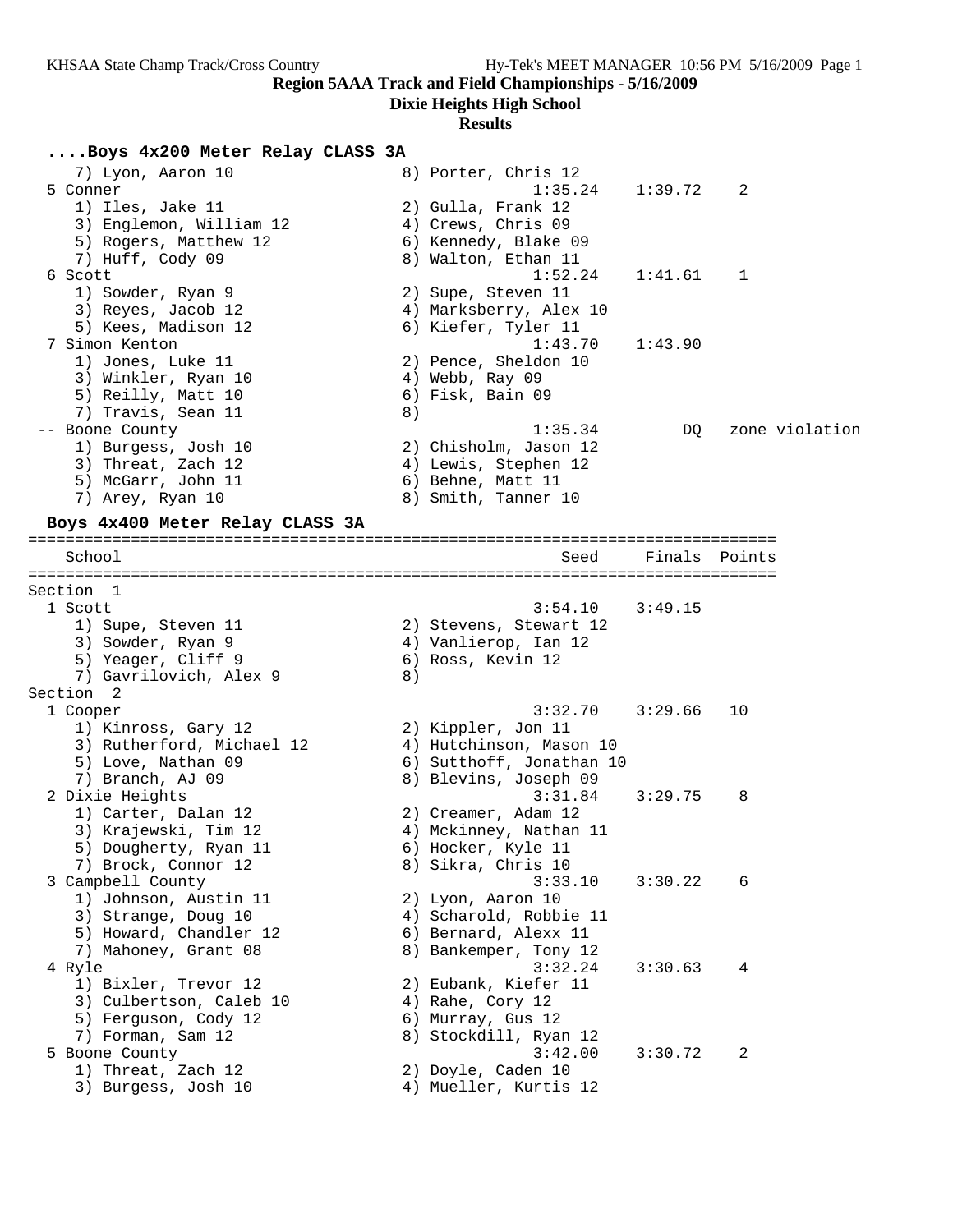**Dixie Heights High School**

#### **Results**

#### **....Boys 4x400 Meter Relay CLASS 3A**

| 5) Persons, Kyle 12<br>7) Adams, Zach 10 | 6) Spalding, Cory 12<br>8) Shew, Derek 11 |                |
|------------------------------------------|-------------------------------------------|----------------|
| 6 Conner                                 | $3:40.00$ $3:41.99$                       | $\overline{1}$ |
| 1) Iles, Jake 11                         | 2) Gulla, Frank 12                        |                |
| 3) Rogers, Matthew 12                    | 4) Jarvis, Trevor 11                      |                |
| 5) Huff, Cody 09                         | 6) Fancher, Bud 12                        |                |
| 7) Crusham, Jonathan 11                  | 8) Vandermosten, Sean 11                  |                |
| 7 Grant County                           | $3:43.15$ $3:43.93$                       |                |
| 1) Smith, Devin 12                       | 2) Schultz, Michael 10                    |                |
| 3) McInotsh, Brandon 12                  | 4) Covington, Jeffrey 12                  |                |
| 5) Jackson, Dylan 10                     | 6) Cummins, Jordan 10                     |                |
| 7) Campbell, Jerriod 09                  | 8) Sheffield, Tyler 11                    |                |
| 8 Simon Kenton                           | $3:42.30$ $3:55.79$                       |                |
| 1) Fisk, Bain 09                         | 2) Webb, Ray 09                           |                |
| 3) Reilly, Matt 10                       | 4) Strange, Micheal 10                    |                |
| 5) Hicks, Eric 09                        | 6) Jones, Luke 11                         |                |
|                                          |                                           |                |

#### **Boys 4x800 Meter Relay CLASS 3A**

================================================================================ School Seed Finals Points ================================================================================ Section 1 1 Dixie Heights 8:18.24 8:17.40 10 1) Centner, Matt 12 2) King, Sam 12 3) Sturgeon, Kyle 12 (4) Smith, Ryan 11 5) Menkhaus, Michael 09 6) Kramer, A J 12 7) Fightmaster, Nick 12 8) Dougherty, Ryan 11 2 Conner 8:22.80 8:18.40 8 1) Vandermosten, Sean 11 2) Brendel, Joey 11 3) Crusham, Jonathan 11  $\qquad \qquad$  4) Jarvis, Trevor 11 5) Replogle, Mason 10 6) Huff, Trey 12 7) Ostertag, Nick 10 8) Rogers, Matthew 12 3 Ryle 8:25.30 8:23.50 6 1) Forman, Sam 12 2) Culbertson, Caleb 10 3) Stockdill, Ryan 12 (4) Bixler, Trevor 12 5) Eubank, Kiefer 11 (6) Reilly, Steve 12 7) Tursic, Andrew 10 8) Bloom, Alex 10 4 Scott 8:38.98 8:37.20 4 1) Vanlierop, Ian 12 2) Supe, Richie 10 3) Stevens, Stewart 12 4) Robinson, Jacob 12 5) Hanrahan, Keegan 7 6) Askin, Blake 12 7) Pierce, Brett 10 (8) 5 Campbell County 8:26.50 8:40.20 2 1) Pflum, Jeff 11 2) Rawe, Ben 10 3) Bankemper, Tony 12 (4) Strange, Doug 10 5) Scharold, Robbie 11 (6) Bernard, Alexx 11 7) Schultz, Joe 11 8) Hubbard, Tyler 10 6 Boone County 8:48.24 8:44.70 1 1) Beneker, Chad 10 2) Persons, Kyle 12 3) Shew, Derek 11 4) Mueller, Kurtis 12 5) Adams, Zach 10 6) Drance, Colin 11 7) Greisenger, Adam 09 8) Greisenger, Alex 09 7 Grant County 8:47.45 8:50.70 1) Schultz, Michael 10 2) Jackson, Dylan 10 3) Smith, Devin 12 4) McInotsh, Brandon 12